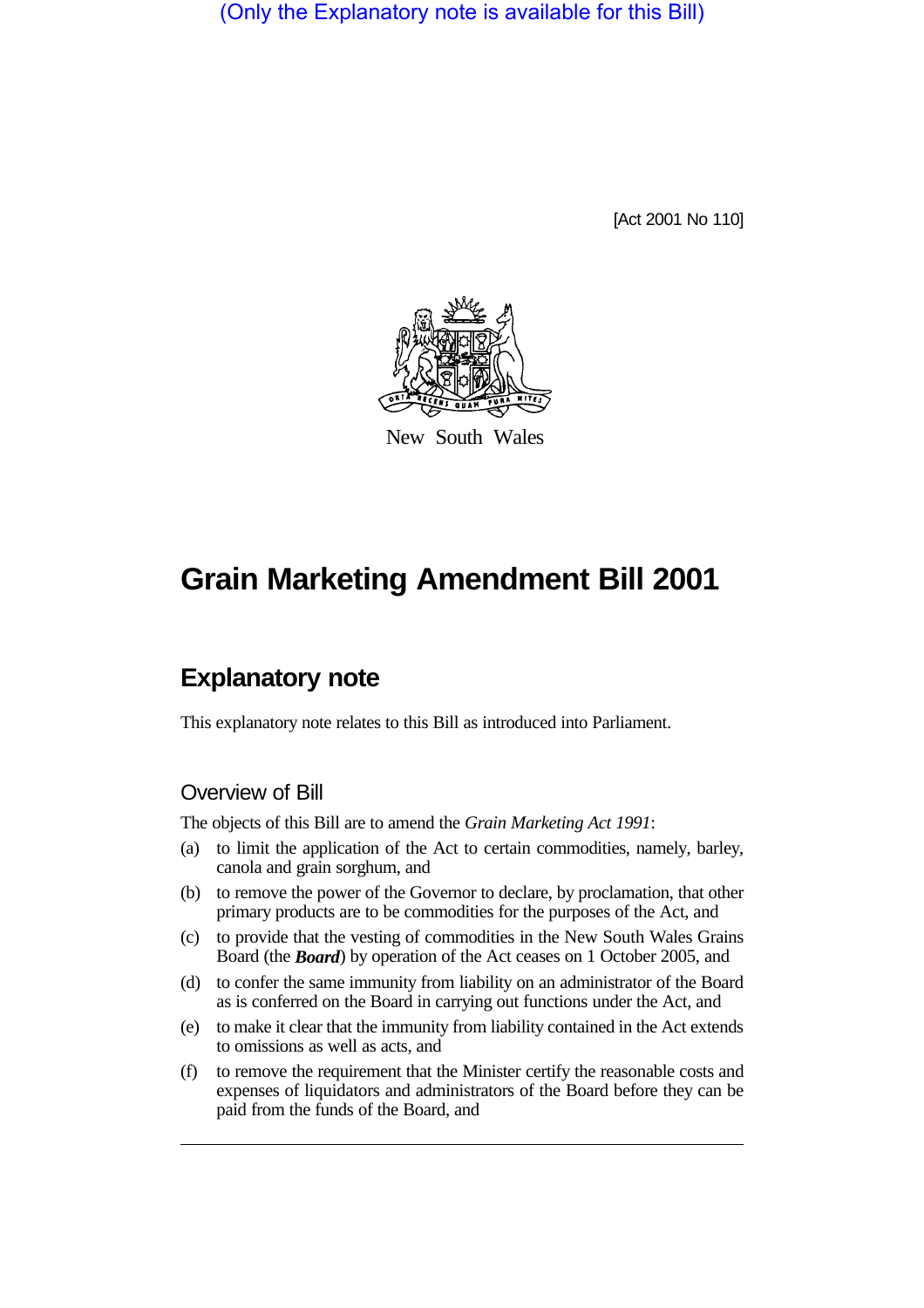Grain Marketing Amendment Bill 2001 [Act 2001 No 110]

Explanatory note

(g) to enact provisions of a savings and transitional nature.

#### Outline of provisions

**Clause 1** sets out the name (also called the short title) of the proposed Act.

**Clause 2** provides for the commencement of the proposed Act on the date of assent to the proposed Act.

**Clause 3** is a formal provision giving effect to the amendments to the *Grain Marketing Act 1991* set out in Schedule 1.

### **Schedule 1 Amendments**

**Schedule 1 [3]** replaces the definition of *commodity* in section 3 (1) of the *Grain Marketing Act 1991*. The new definition is restricted to barley, canola and grain sorghum. Currently, the definition includes other primary products that are declared to be commodities by proclamation. **Schedule 1 [1]**, **[2]** and **[10]** make consequential amendments to the long title of the Act and to sections 3 and 32.

**Schedule 1 [4]** inserts a new subsection (2A) in section 3 of the Act that confirms that a commodity comes into existence for the purposes of the Act at the time that the crop that bears the commodity concerned is harvested and severed from the land.

**Schedule 1 [6]** omits Division 3 of Part 2 of the Act, which confers power on the Governor to declare primary products to be commodities for the purposes of the Act. This power will no longer be required because the Act will be limited in its operation to barley, canola and grain sorghum. **Schedule 1 [5]** and **[7]** make consequential amendments to sections 3 and 24 of the Act.

**Schedule 1 [8]** and **[9]** amend sections 24 and 31 of the Act to remove the current requirement that the Minister certify the reasonable costs and expenses of liquidators and administrators of the Board before they can be paid from the funds of the Board.

**Schedule 1 [12]** replaces section 45 of the Act. The new section provides for the vesting of commodities in the Board when they come into existence or, in some cases, when delivered to the Board. Currently, section 45 provides for commodities to become vested in the Board at the time and in the circumstances specified by the Governor in a proclamation. The new section also makes it clear that the section does not apply to commodities that come into existence on or after 1 October 2005.